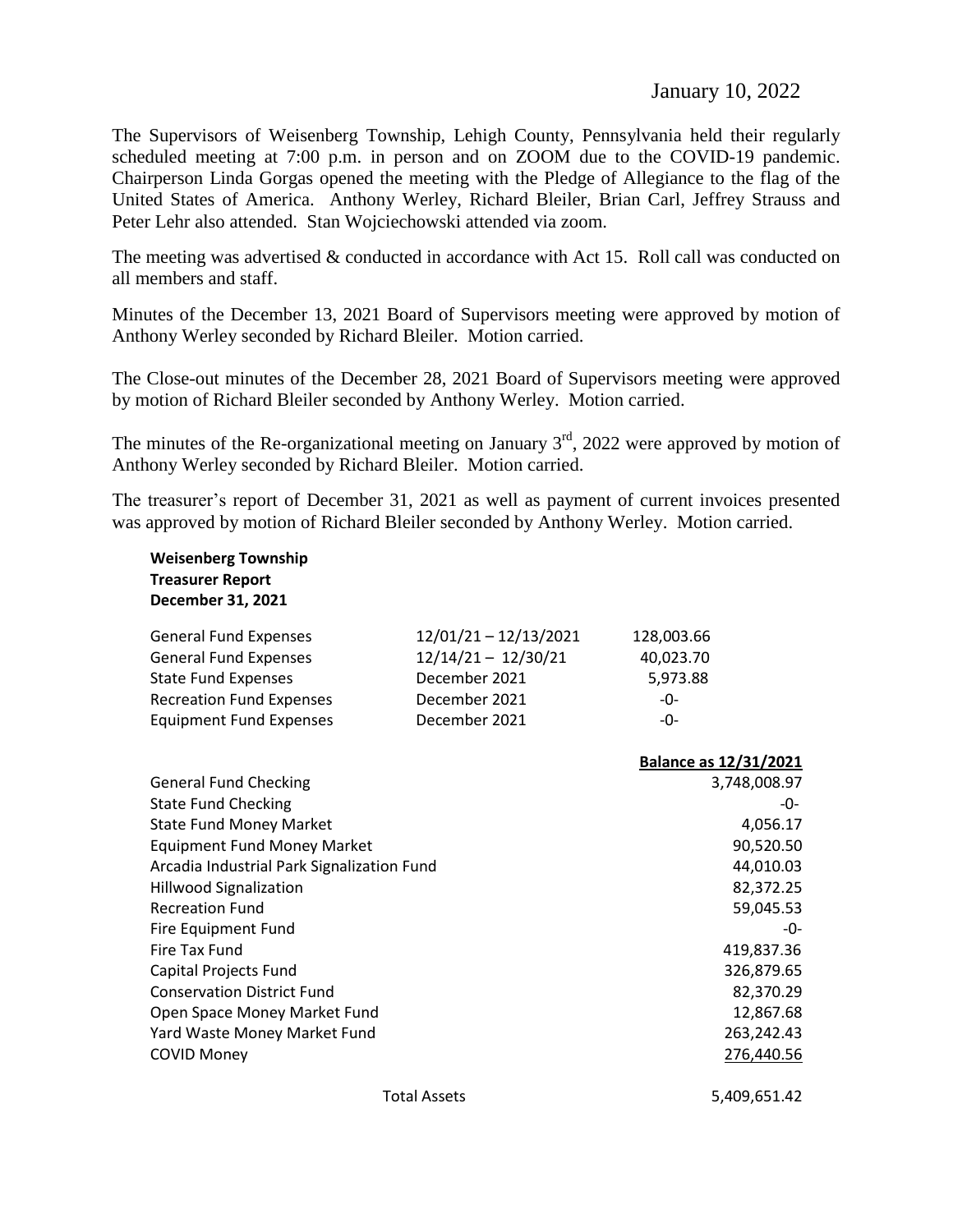| <b>Beginning Balance</b><br>Payments                                              | VISA Account Reconciliation - Brian |                                                         |                                 | 224.03<br>(224.03) |
|-----------------------------------------------------------------------------------|-------------------------------------|---------------------------------------------------------|---------------------------------|--------------------|
| Purchases                                                                         | 1&1<br>Lathem Time<br>Zoom<br>USPS  | Internet Email<br>Monthly Fee<br>Monthly Fee<br>Postage | 32.71<br>39.00<br>14.99<br>6.80 |                    |
|                                                                                   |                                     |                                                         |                                 | 93.50<br>93.50     |
| <b>VISA Account Reconciliation - Tony</b><br><b>Beginning Balance</b><br>Payments |                                     |                                                         |                                 | 107.00<br>(107.00) |
| Purchases                                                                         |                                     |                                                         |                                 |                    |
| <b>Ending Balance</b>                                                             |                                     |                                                         |                                 | 0.00<br>$0.00\,$   |

# **SUBDIVISIONS & LAND DEVELOPMENT:**

None

## **OLD BUSINESS:**

Saratoga Circle (Howard Land Company) - Executive Session was held from 7:04 – 7:26 pm to discuss legal matters.

#### **NEW BUSINESS:**

C. Lick Jr. Salvage Inc. - The license renewal for C.Lick Jr. Salvage Inc. was tabled until the February meeting so Brian can do a field inspection.

Peter's Automotive Services Corp. - Motion made by Anthony Werley, seconded by Richard Bleiler to grant the renewal of a license to operate a junkyard for the period of (1) year. (Peters Automotive Services Corp @ 3080 Golden Key Road, New Tripoli) Motion carried.

**Resolution # 22-1** to pay reoccurring 2022 bills to vendors was adopted by motion made by Richard Bleiler, seconded by Anthony Werley. Motion carried.

#### **PUBLIC COMMENT:**

None

## **WEISENBERG VOLUNTEER FIRE DEPARTMENT'S COMMENTS:**

Matt Krapf, Fire Chief, informed the Board that they had 209 calls in 2021. The Fire Department Year End Report was given to the Board. They had 7 calls so far this month. He reviewed his comment letter dated 1/10/2022 regarding the activity of the fire department and their members. The new truck is projected to be delivered in the  $1<sup>st</sup>$  or  $2<sup>nd</sup>$  week of February.